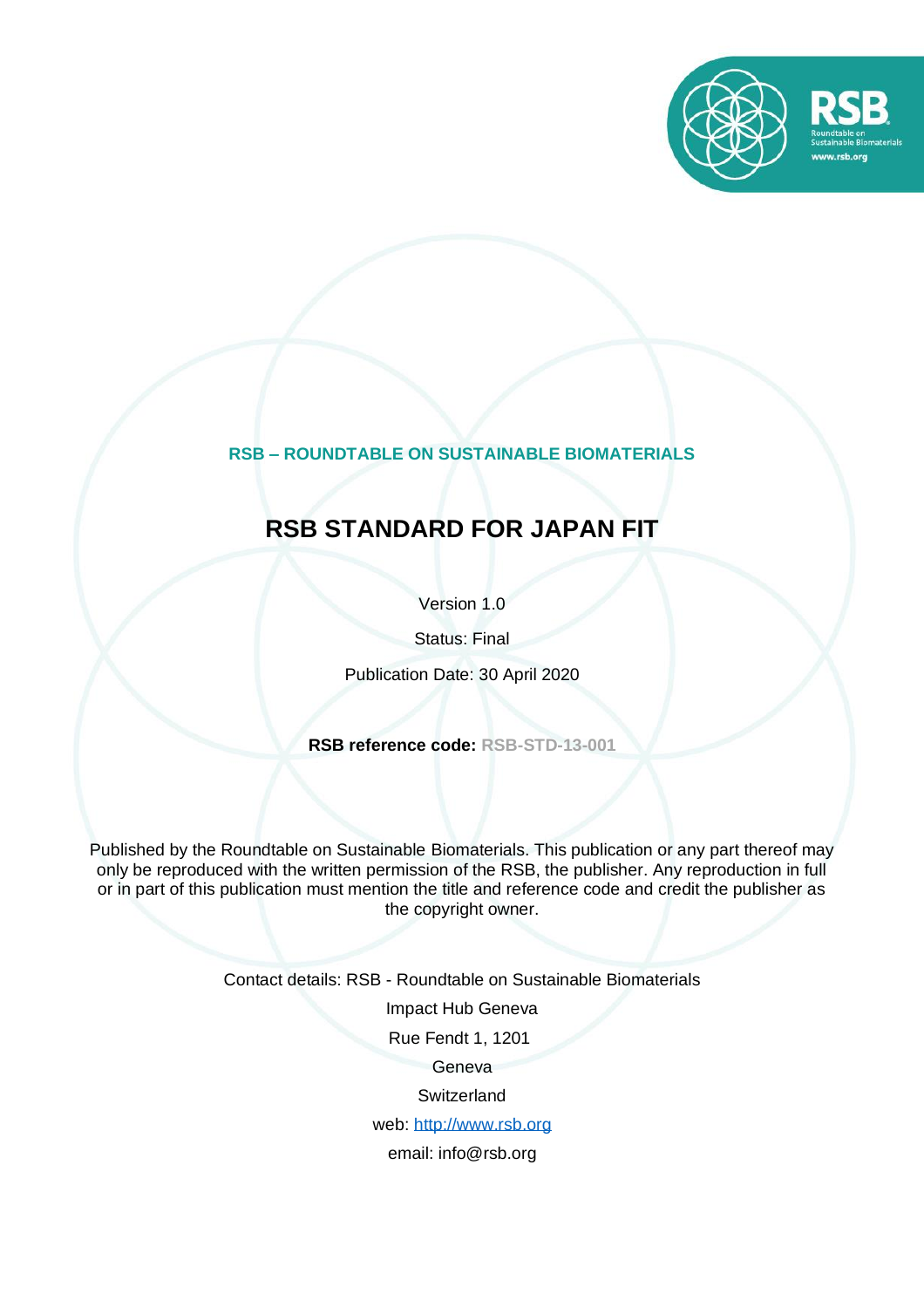

## <span id="page-1-0"></span>**A.Introduction**

This standard specifies requirements for operators producing, procuring and importing biomass into Japan under *Japan's Feed in Tariff (FIT) system.*

FIT sets out a system of incentives for the production of renewable electricity in Japan which includes subsidies for the procurement of biomass which includes vegetable oils as well as various agricultural and industrial residues and end-of-life products.

Japan's Ministry for Economy, Trade and Industry (METI) has published specific requirements for the certification of biomass under the FIT system was finalised in April 2020. The RSB Japan FIT standard incorporates these requirements so that products certified under this standard will be eligible under Japan's FIT system.

METI's requirements for residues and end-of-life products include verification against sustainability Principles and Criteria (P&Cs) for all Points of Origin as well as the use of Identify Preserved, or Segregation models for chain of custody. METI has not yet put in place requirements for Greenhouse Gas (GHG) reduction.

For the certification of vegetable oils, the requirements of the RSB Global Standard will apply unchanged except for the limitation on the chain of custody models required by Japan (Identity Preserved, or Segregation).

For residues and end-of-life products the RSB Global Standard currently allows for a simplified certification process which includes a sample verification of Points of Origin against a reduced set of requirements as described in RSB's Advanced Fuels Standard [RSB-STD-01-010]. Under RSB Japan FIT, certification will require verification against RSB's full set of P&Cs as per Industrial Operators or Agricultural Operators in the RSB Global Standard.

For Greenhouse Gas calculations, the RSB Japan FIT Standard requires the calculation of GHG emissions along the supply chain so that each batch of RSB Japan certified material has a GHG intensity associated with it. However, as the scope of the RSB Japan FIT Standard currently does not cover the generation of electricity but only biomass production and trade, RSB does not require a specific GHG reduction for the certified biomass. Should Japan's regulations require the certification of electricity production, RSB will define a baseline and include targets based on the requirements set by METI as well as the RSB Principles & Criteria.

#### Main changes from the previous version

n.a.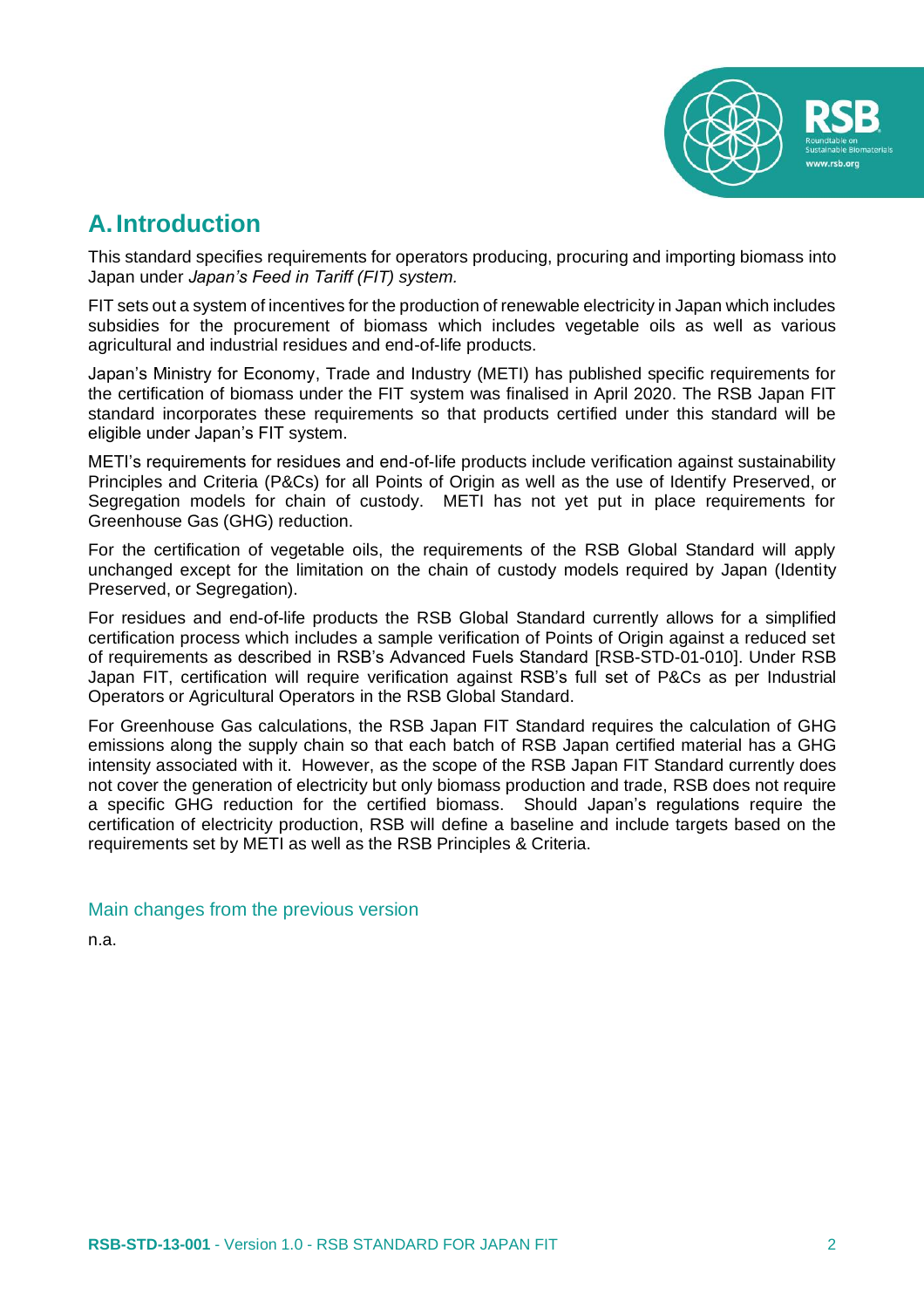

# <span id="page-2-0"></span>**B. TABLE OF CONTENTS**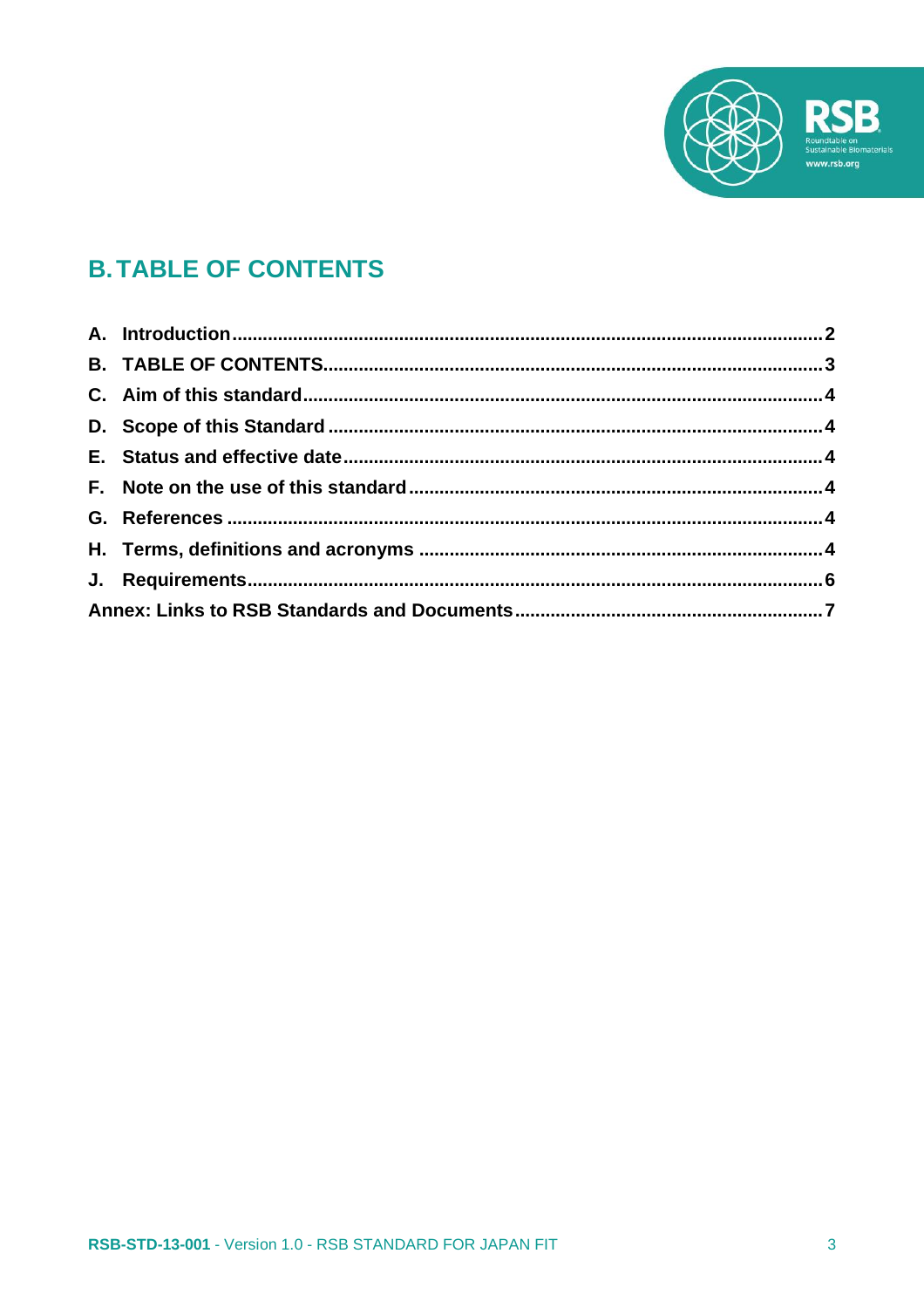

## <span id="page-3-0"></span>**C.Aim of this standard**

This standard aims to define requirements for operators along the biomass supply chain to deliver biomass for power production considered as eligible under Japan's FIT legislation.

### <span id="page-3-1"></span>**D.Scope of this Standard**

This standard is globally applicable for operators producing, processing and trading biomass, including vegetable oils, residues and end-of-life products destined for use for power generation in Japan.

### <span id="page-3-2"></span>**E. Status and effective date**

This version 1.0 of the standard shall be effective from 30 April 2020.

Whenever any contradiction or inconsistency exists between this version and previous versions of this standard, the latest version shall prevail.

## <span id="page-3-3"></span>**F. Note on the use of this standard**

All aspects of this standard are considered to be normative, including the intent scope, standard effective date, references, terms and definitions, tables and annexes, unless otherwise stated.

Users implementing this standard shall ensure that the intent of this standard is met. To ensure that the intent of this standard is met, users shall implement all of the requirements specified in this standard, and any and all additional measures necessary to achieve the intent of this standard.

In the event of any inconsistency between this RSB Standard and the RSB Principles and Criteria [RSB-STD-01-001], or other RSB Standards, the RSB Japan FIT Standard shall prevail.

#### <span id="page-3-4"></span>**G.References**

Please see RSB List of Documents and References [RSB-DOC-10-001] for the full list of RSB Standards and references.

### <span id="page-3-5"></span>**H.Terms, definitions and acronyms**

For the purposes of this standard, the terms and definitions given in the RSB Glossary of Terms [RSB-STD-01-002] shall apply. The following terms are particularly important for this standard: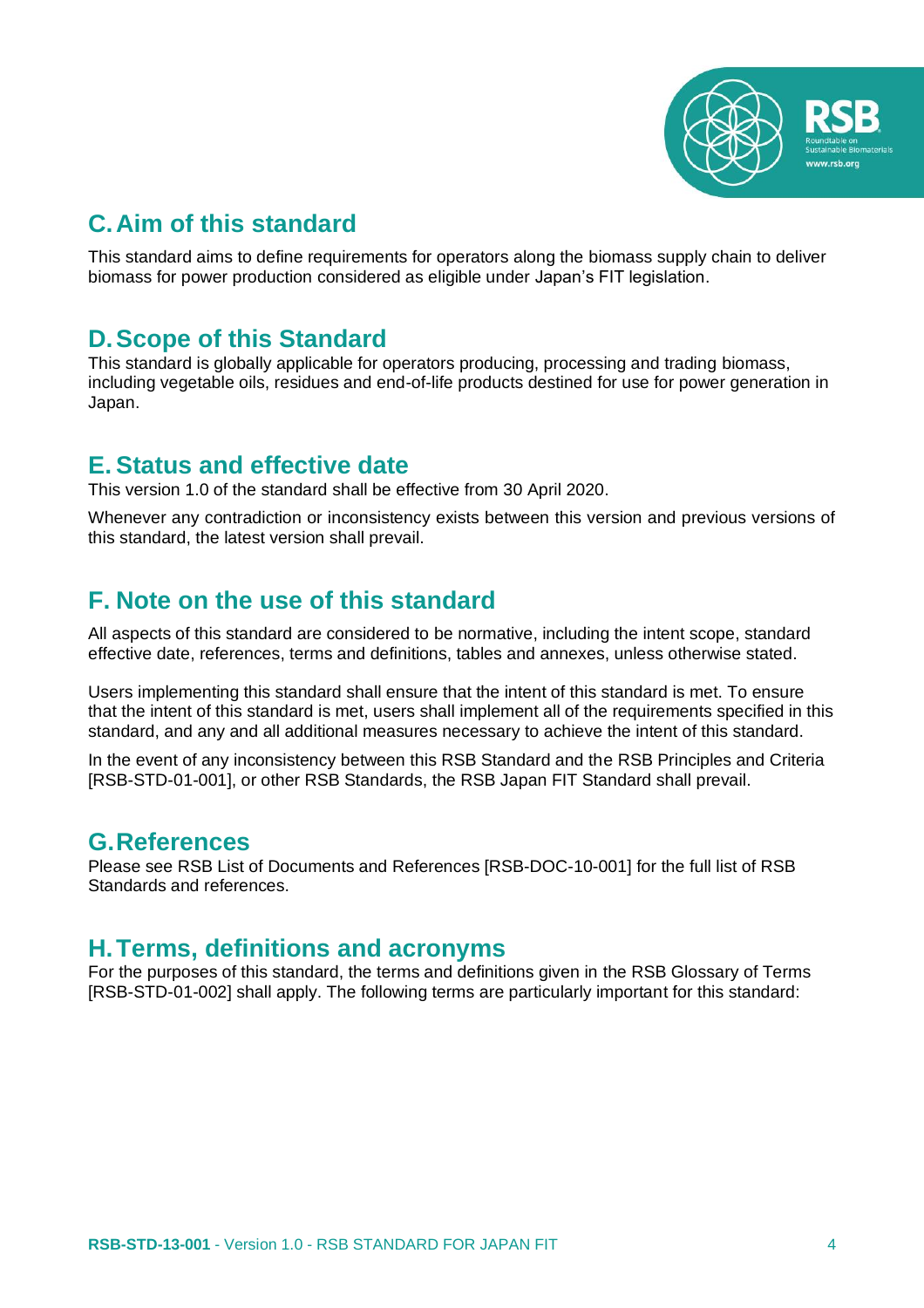

- *Participating Operator*: Legal entity or natural person that had entered into a formal agreement with the RSB Association ("Participating Operator Agreement") and that is responsible for the implementation of the requirements of all applicable RSB Standards and Procedures in all organisations listed in the scope of certification.
- *Primary Biomass Producer:* Organisation that applies for certification for a specific activity that includes the production of crops or woody material, for example farm operators or plantation owners
- *Points of Origin*: The generator, such as companies, farms, forest areas, residences, industries and commercial facilities of end-of-life-products, production residues or other waste materials
- *First Collectors:* Operator that receives end-of-life-products, by-products or residues from points of origin
- *Industrial Operators:* Organisation that applies for certification for a specific activity that includes feedstock processing and/or th*e production of intermediary products, fuels or advanced products*
- *Mechanical operator:* Subgroup of industrial operators only conducting mechanical or physical processing, i.e. mixing, assembling, sorting, moulding, cutting, plastics extrusion. For further mechanical processes to be added to the list, please consult with the RSB Secretariat
- *Trader:* Organisation that applies for certification for a specific activity that includes buying and selling of materials or products, including raw materials, intermediates and final products. Examples for traders are first collectors, blenders, wholesale and retail companies (also companies selling to end-consumers) as well as airlines or shipping companies selling transport services to their clients.

The following acronyms are used:

FIT: Japan's Feed-in Tarif legislation

- GHG: Greenhouse Gases
- METI: Japan's Ministry of Economy, Trade and Industry
- P&C: Principles and Criteria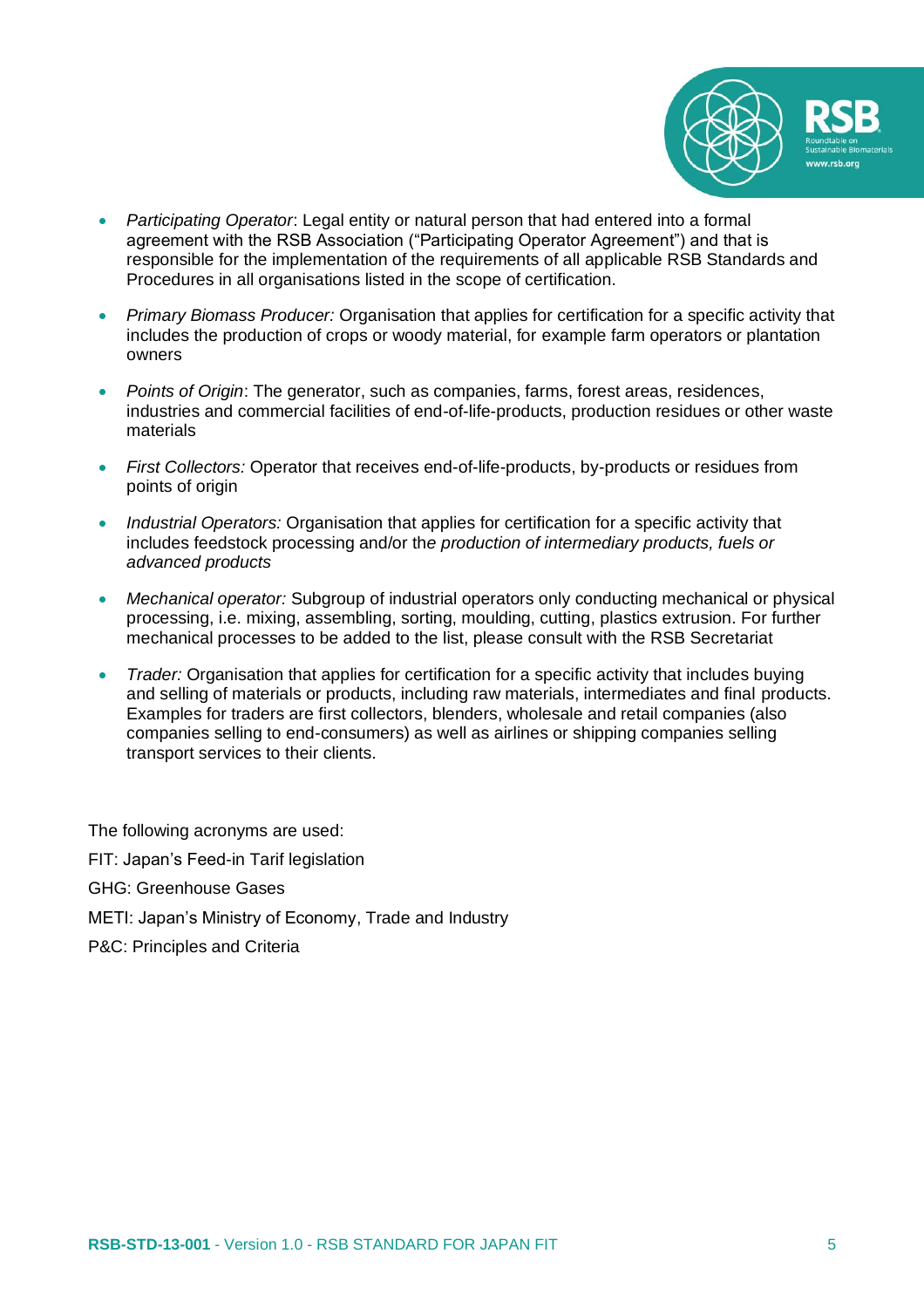

## <span id="page-5-0"></span>**J. Requirements**

#### 1. General Requirements

The following standards and procedures shall apply in addition to this standard:

1. 1. The full RSB Principles and Criteria [RSB-STD-01-001] shall apply to any Point of Origin, primary biomass producer and industrial operator along the supply chain.

*Please note*: The full RSB Principles and Criteria do not apply to traders or mechanical operators, i.e. operators only conducting mechanical or physical processing (e.g. mixing, assembling, sorting, moulding, cutting, etc.)

- 1. 2. The RSB Chain of Custody Procedure [RSB-PRO-20-001] shall apply to any operator along the biomass supply chain with legal ownership of RSB certified material.
- 1. 3. The RSB Procedure for Participating Operators [RSB-PRO-30-001] shall apply to any *Participating Operator* (PO) along the biomass supply chain.

*Please note*: POs are legal entities or natural persons that have entered into a formal agreement with the RSB Association ("Participating Operator Agreement") and that are responsible for the implementation of the requirements of all applicable RSB Standards and Procedures in all organisations listed in the scope of certification.

- 1. 4. RSB Procedure for Communication & Claims [RSB-PRO-50-001] shall apply to any operator along the biomass supply chain.
- 1. 5. The RSB Procedure for Risk Management [RSB-PRO-60-001] shall apply to any PO along the biomass supply chain.
- 1. 6. The RSB Standard for Advanced Fuels [RSB-STD-01-010] shall apply to any operator along a biomass supply chain using wastes, residues or by-products.

#### 2. Additional Criteria for Japan FIT Eligible biomass

2. 1. Requirement related to the Greenhouse Gas emissions of biomass

The biomass producer or trader shall calculate the GHG emissions along the supply chain related to the collection, transport and processing of biomass from the Point of Origin to the point of delivery. The calculation shall follow the methodology laid out in the RSB GHG calculation Methodology [RSB-STD-01-003-01]. Operators may either use the RSB GHG Calculation Tool or carry out an individual calculation based on the RSB methodology.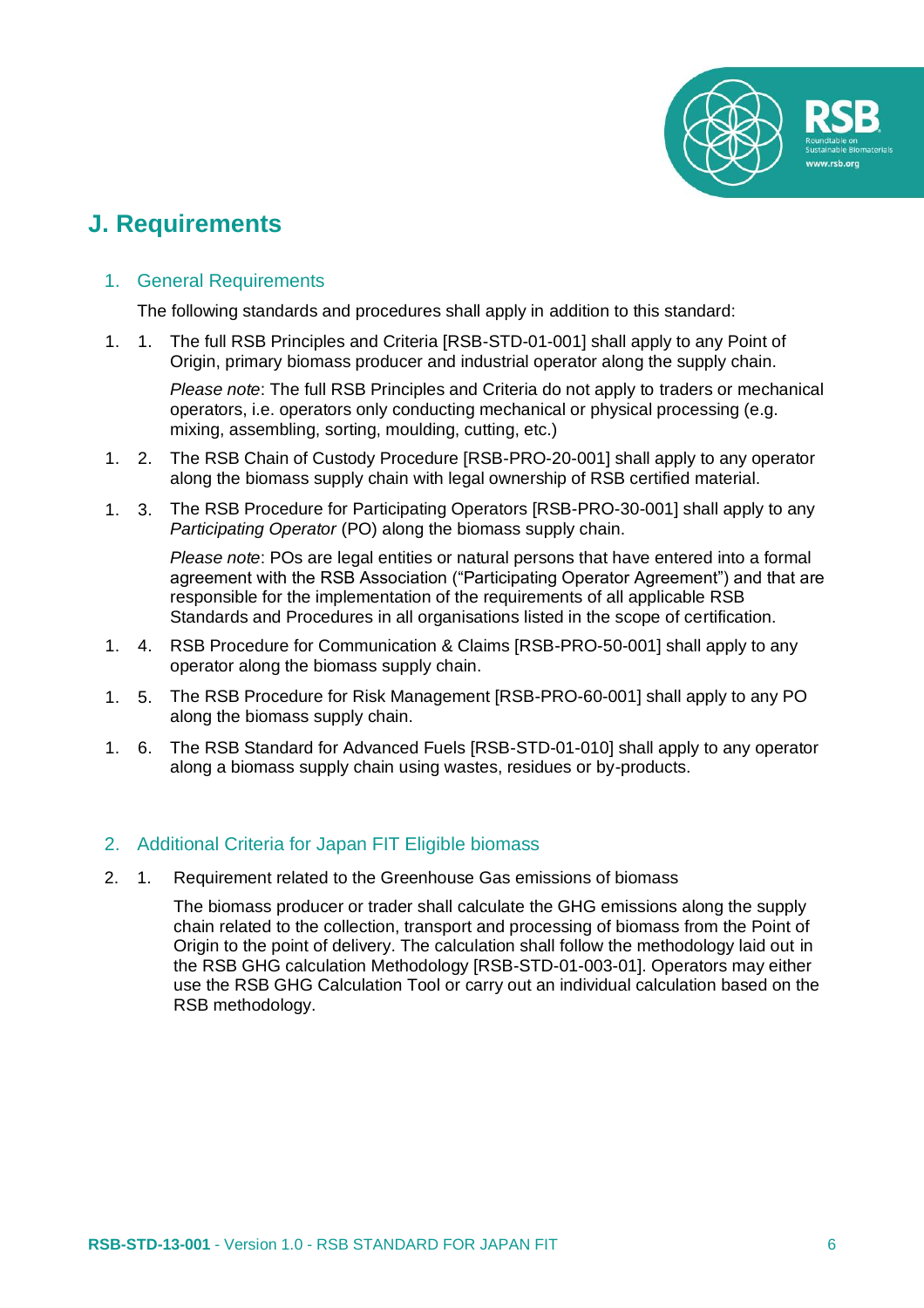

- 2. 2. Requirement related to Chain of Custody
- 2. 2. 1. The operator shall ensure that the Chain of Custody model used is recognised under the Japanese FIT system (currently, the models *Identify Preserved* and *Segregation* are recognised).

*Please note*: the RSB Chain of Custody Procedure [RSB-PRO-20-001] defines different chain of custody models, specifies requirements for those chain of custody models as well as the set of information that has to be forwarded to the next entity in the supply chain together with every batch of RSB certified material. Amongst other information items, operators must specify the chain of custody model used so that the information about the chain of custody model is tracked throughout the supply chain and verified by auditors in regular audits.

### <span id="page-6-0"></span>**Annex: Links to RSB Standards and Documents**

RSB Principles and Criteria [RSB-STD-01-001]

http://rsb.org/wp-content/uploads/2017/04/RSB-STD-01-001 Principles and Criteria-[DIGITAL.pdf](http://rsb.org/wp-content/uploads/2017/04/RSB-STD-01-001_Principles_and_Criteria-DIGITAL.pdf)

Advanced Fuels Standard [RSB-STD-01-010]

[https://rsb.org/wp-content/uploads/2019/07/RSB-STD-01-010-RSB-Standard-for](https://rsb.org/wp-content/uploads/2019/07/RSB-STD-01-010-RSB-Standard-for-advanced-fuels_2.2.pdf)[advanced-fuels\\_2.2.pdf](https://rsb.org/wp-content/uploads/2019/07/RSB-STD-01-010-RSB-Standard-for-advanced-fuels_2.2.pdf)

Screening Tool [RSB-GUI-01-002-02]

[This is not currently available online except as part of the certification application process]

RSB-DOC-10-001 RSB List of documents

[https://rsb.org/wp-content/uploads/2019/01/RSB-DOC-10-001-RSB-List-of-documents](https://rsb.org/wp-content/uploads/2019/01/RSB-DOC-10-001-RSB-List-of-documents-and-references.pdf)[and-references.pdf](https://rsb.org/wp-content/uploads/2019/01/RSB-DOC-10-001-RSB-List-of-documents-and-references.pdf)

RSB-STD-01-002 RSB Glossary of Terms

[https://rsb.org/wp-content/uploads/2018/07/RSB-STD-01-002-RSB-Glossary-of-Terms](https://rsb.org/wp-content/uploads/2018/07/RSB-STD-01-002-RSB-Glossary-of-Terms-v.1.1.pdf)[v.1.1.pdf](https://rsb.org/wp-content/uploads/2018/07/RSB-STD-01-002-RSB-Glossary-of-Terms-v.1.1.pdf)

RSB Chain of Custody Procedure [RSB-PRO-20-001]